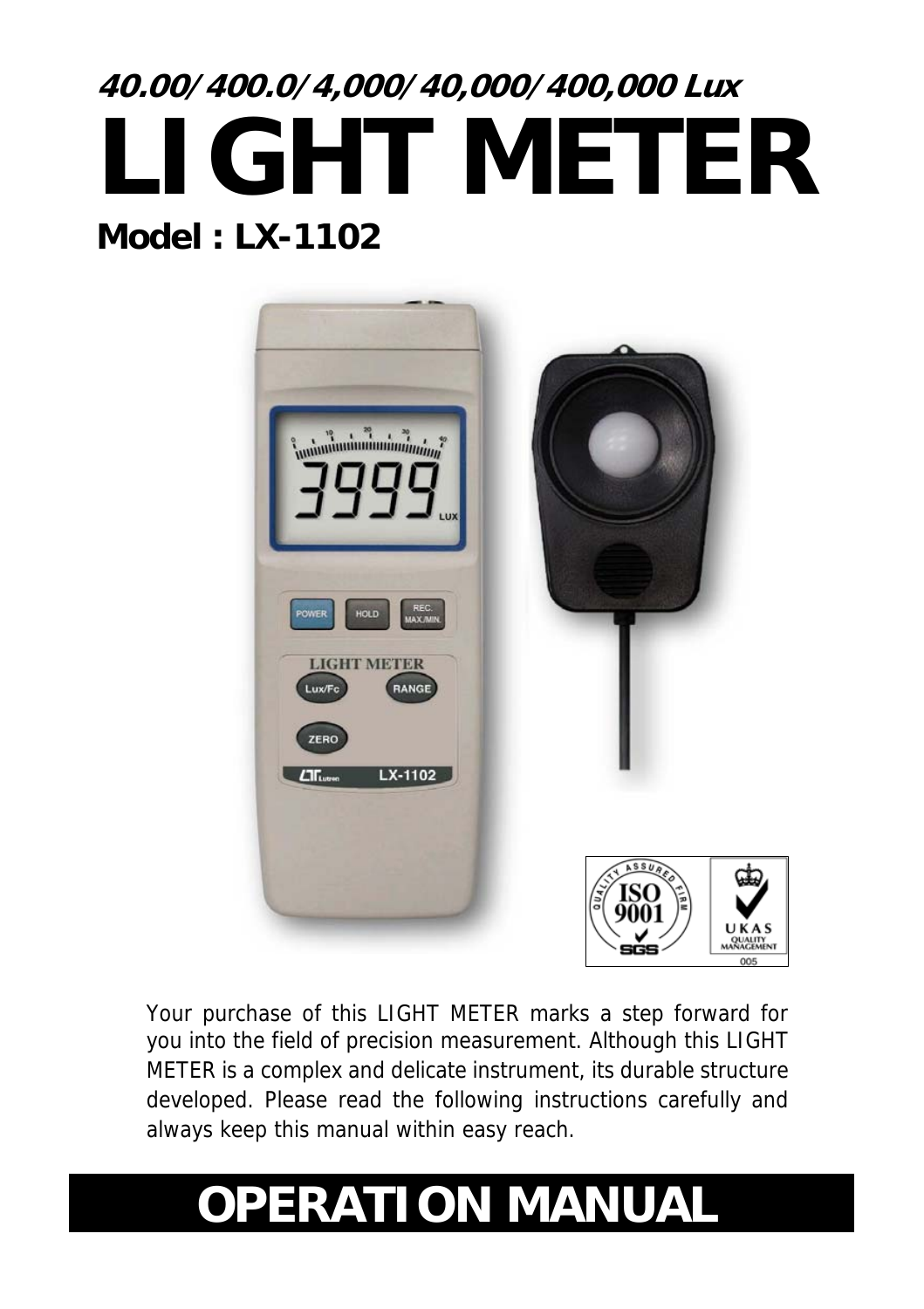## TABLE OF CONTENTS

| $3 - 1$<br>$3-2$<br>$3 - 3$<br>$3 - 4$<br>$3 - 5$<br>$3-6$<br>$3 - 7$<br>$3 - 8$<br>$3-9$ |
|-------------------------------------------------------------------------------------------|
|                                                                                           |
|                                                                                           |
|                                                                                           |
|                                                                                           |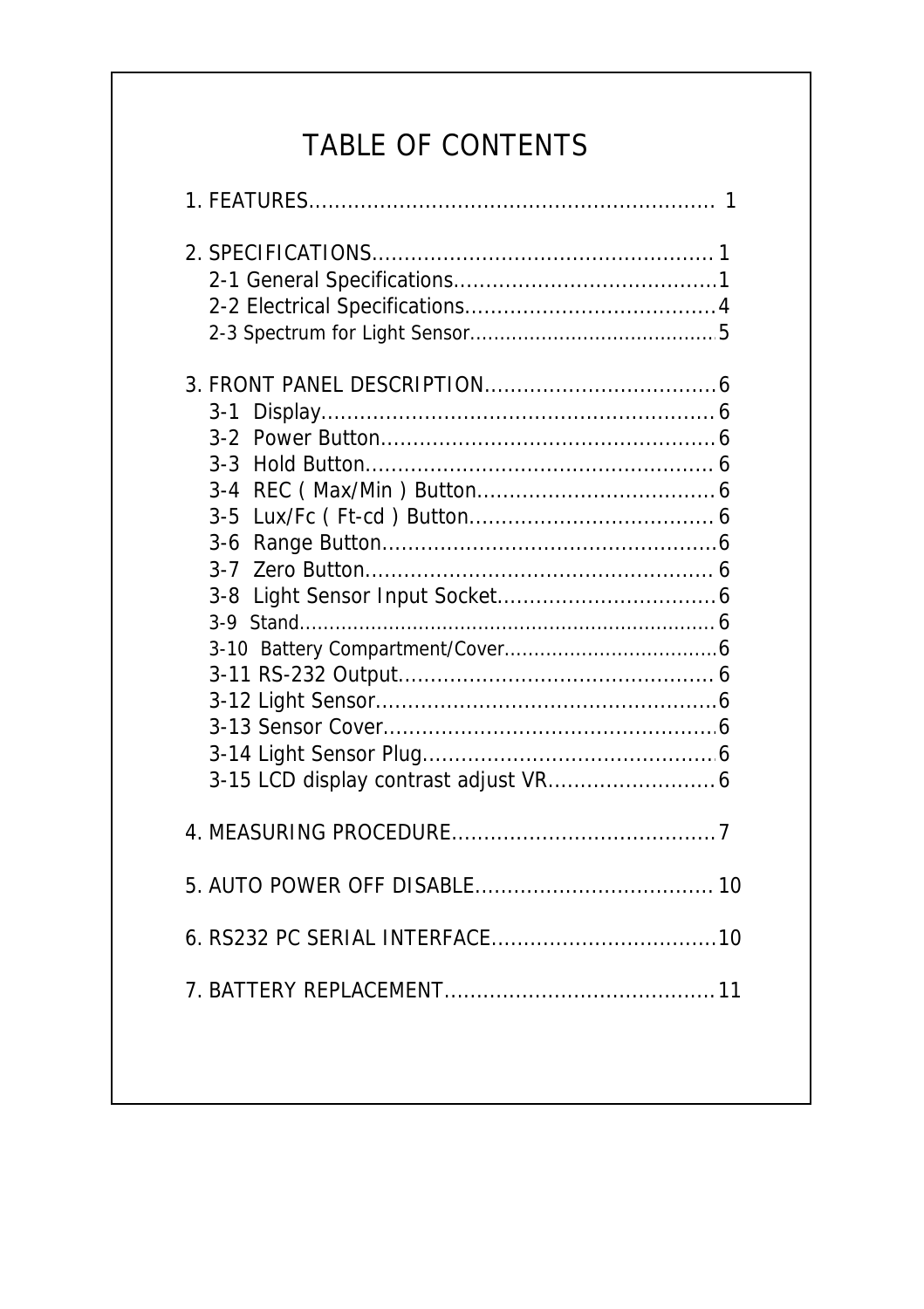## **1. FEATURES**

- \* 5 ranges : 40.00/400.0/4,000/40,000/400,000 Lux, wide measuring range.
- \* High resolution : 0.01 Lux to 100 Lux, 0.001 Ft-cd to 10 Ft-cd.
- \* Sensor used the exclusive photo diode & color correction filter, spectrum meet C.I.E. photopic.
- \* Sensor cosine correction factor meet standard.
- \* Separate Light Sensor allows user to measure the light at an optimum position.
- \* Lux & Foot-candle unit selection.
- \* Large LCD display with bar graph and indicator.
- \* Water resistance front panel
- \* Use the rubber key for the function select.
- \* Microprocessor circuit ensure high accuracy, and also and also provides special functions and features.
- \* LSI circuit provides high reliability and durability.
- \* Zero adjusting button.
- \* Data hold, to freeze the desired reading value.
- \* Peak hold measurement.
- \* Memory function to display the max. & min. display value with Recall.
- \* Auto power auto off or manual power off.
- \* Compact size and excellent operation.
- \* Built-in low battery indicator.
- \* RS-232 computer serial data output.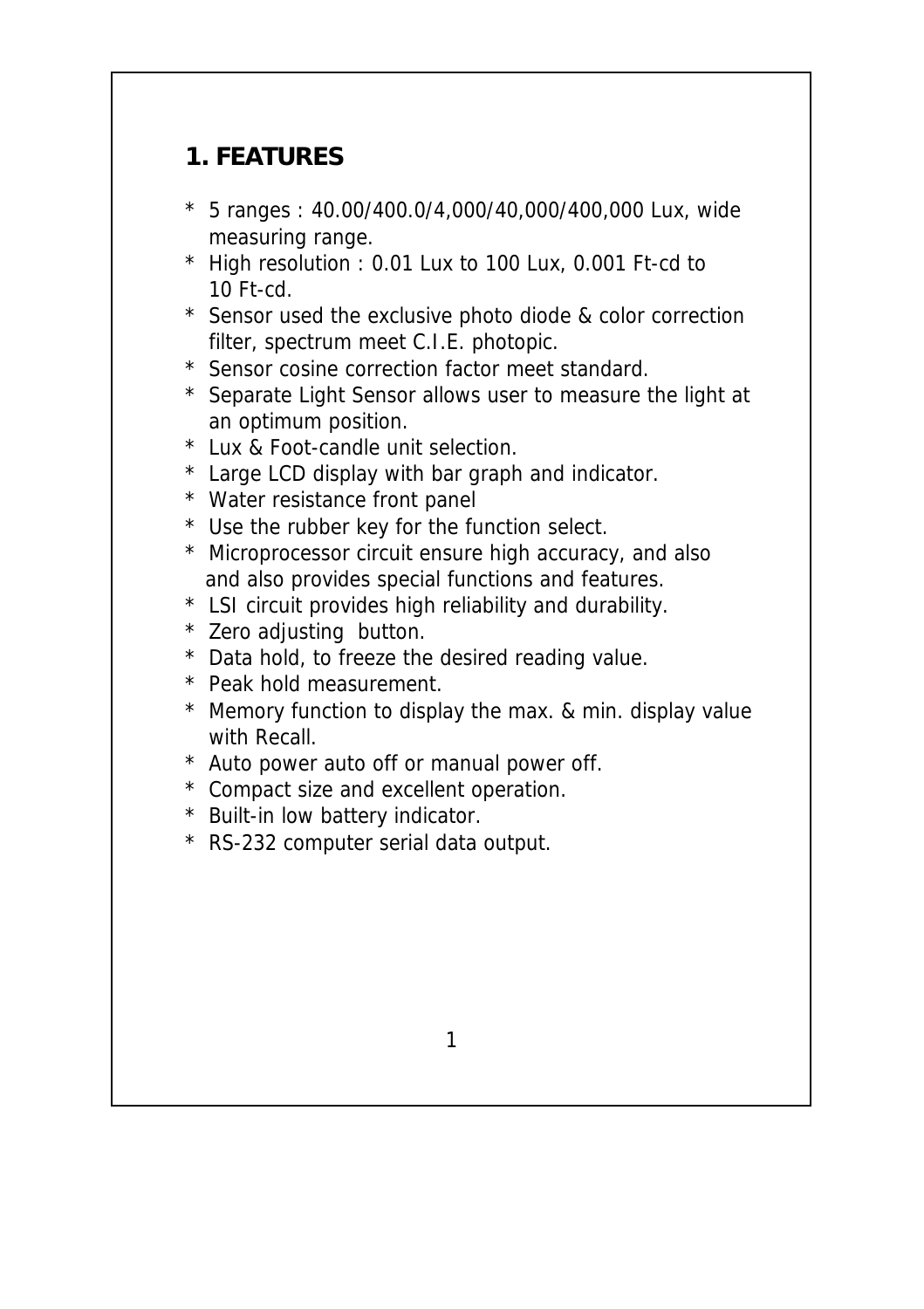## **2. SPECIFICATIONS**

#### **2-1 General Specifications**

| Display            | Large LCD display.                                     |
|--------------------|--------------------------------------------------------|
|                    | LCD size 52 x 38 mm, 4 digits.                         |
|                    | with bar graph indicator.                              |
| Measurement        | 5 ranges: 40.00 Lux, 400.0 Lux,                        |
| & ranges           | 4,000 Lux, 40,000 Lux, 400,000 Lux.                    |
| Unit               | Lux, Foot-candle (Ft-cd).                              |
| Sensor             | The exclusive photo diode & color                      |
|                    | correction filter, spectrum meet C.I.E.                |
|                    | Cosine correction factor meet standard.                |
|                    | Zero Adjustment External adjustment by pushing button, |
|                    | $(40.00$ Lux range only $)$                            |
| Peak Hold          | To hold the peak display.                              |
| Data Hold          | To freeze the display value.                           |
| Memory             | Save the max. & min. value with Recall.                |
| Power Off          | Auto or manual power off.                              |
| Over and           | Over range indicator : " - - - - "                     |
| <b>Under Range</b> | Under range indicator: "<br>$\blacksquare$             |
| Indication         |                                                        |
| Data Output        | RS-232 serial data output.                             |
| Operating          | 0 to 50 $\degree$ C (32 to 122 $\degree$ F).           |
| Temperature        |                                                        |
| Operating          | Less than 80% RH.                                      |
| Humidity           |                                                        |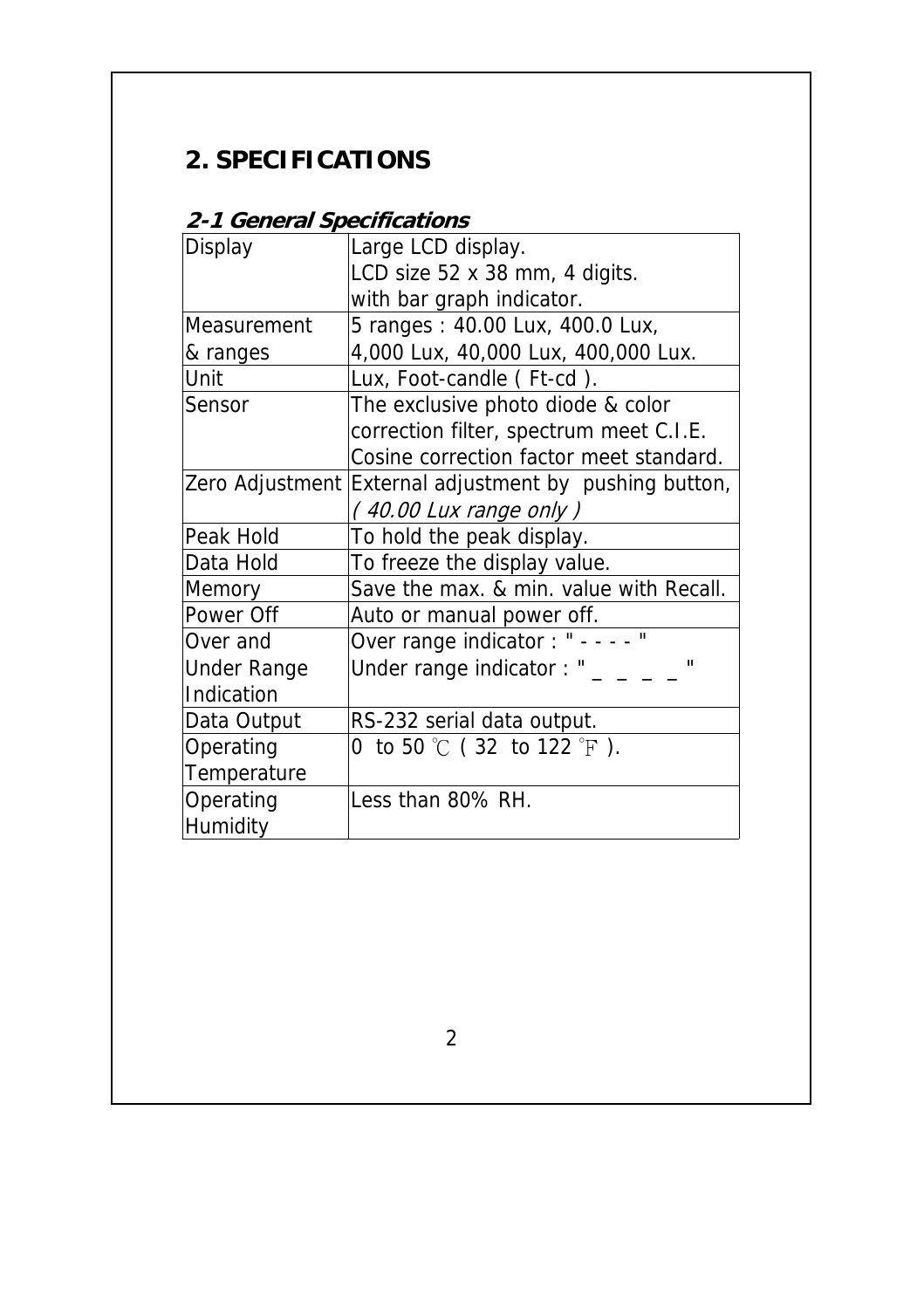| Power Supply                   | DC 9V battery. 006P, MN1604 (PP3)            |  |
|--------------------------------|----------------------------------------------|--|
|                                | or equivalent.                               |  |
| Power                          | Approx. DC 8 mA.                             |  |
| Consumption                    |                                              |  |
| Weight                         | 220 g/0.48 LB.                               |  |
| Main instrument :<br>Dimension |                                              |  |
|                                | 200 x 68 x 30 mm                             |  |
|                                | $(7.9 \times 2.7 \times 1.2 \text{ inch})$ . |  |
|                                | Light Sensor probe:                          |  |
|                                | $82 \times 55 \times 7$ mm                   |  |
|                                | $(3.2 \times 2.2 \times 0.3 \text{ inch})$ . |  |
| Accessories                    | Instruction Manual 1 PC.                     |  |
|                                | Light Sensor with protection cover           |  |
|                                |                                              |  |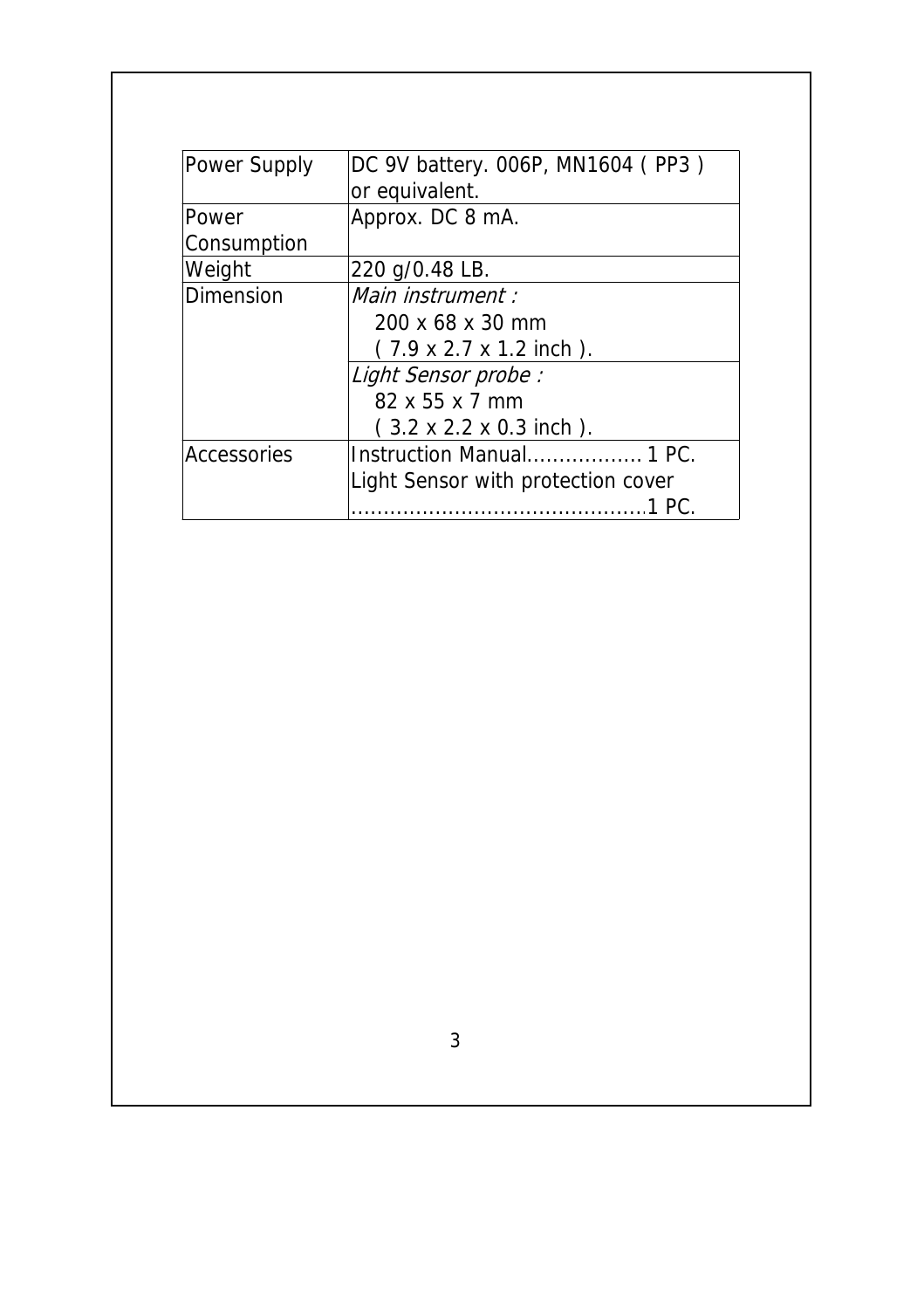| 2-2 Electrical Specifications (23 $\pm$ 5 $\degree$ C) |  |
|--------------------------------------------------------|--|
|--------------------------------------------------------|--|

| Unit          | Range                         | In-range Display      | Resolution     |
|---------------|-------------------------------|-----------------------|----------------|
|               | 40.00 Lux                     | 0 to 40.00 Lux        | 0.01 Lux       |
| Lux           | 400.0 Lux                     | 36.0 to 400.0 Lux     | $0.1$ Lux      |
|               | 4,000 Lux                     | 360 to 4,000 Lux      | 1 Lux          |
|               | 40,000 Lux                    | 3,600 to 40,000 Lux   | 10 Lux         |
|               | 400,000 Lux                   | 10,000 to 400,000 Lux | <b>100 Lux</b> |
|               | 4.000 Fc                      | 0 to 3.720 Fc         | 0.001 Fc       |
| Foot-         | 40.00 Fc                      | 3.35 to 37.20 Fc      | 0.01 Fc        |
| candle        | 400.0 Fc                      | 33.5 to 372.0 Fc      | $0.1$ Fc       |
| $($ Ft-cd $)$ | 4,000 Fc                      | 335 to 3.720 Fc       | 1 Fc           |
|               | 40,000 Fc                     | 930 to 37,200 Fc      | 10 Fc          |
|               | Foot-candle = $Ft$ -cd = $Fc$ |                       |                |

| Unit   | Range       | Accuracy                     |
|--------|-------------|------------------------------|
|        | 40.00 Lux   |                              |
| Lux    | 400.0 Lux   | $\pm$ (3% rdg + 0.5 % F.S.)  |
|        | 4,000 Lux   |                              |
|        | 40,000 Lux  |                              |
|        | 400,000 Lux | $< 100,000$ Lux :            |
|        |             | $\pm$ (3% rdg + 0.5 % F.S.)  |
|        |             | 100,000 Lux:                 |
|        |             | @ for reference only         |
|        | 4.000 Fc    |                              |
| Foot-  | 40.00 Fc    | $\pm$ (3% rdg + 0.5 % F.S.)  |
| candle | 400.0 Fc    |                              |
| (Fc)   | 4,000 Fc    |                              |
|        | 40,000 Fc   | $<$ 9.300 Fc :               |
|        |             | $\pm$ (3% rdg + 0.5 % F.S. ) |
|        |             | 9,300 Fc:                    |
|        |             | @ for reference only         |

Note : Accuracy tested by a standard parallel light tungsten lamp of 2856 K degree temperature.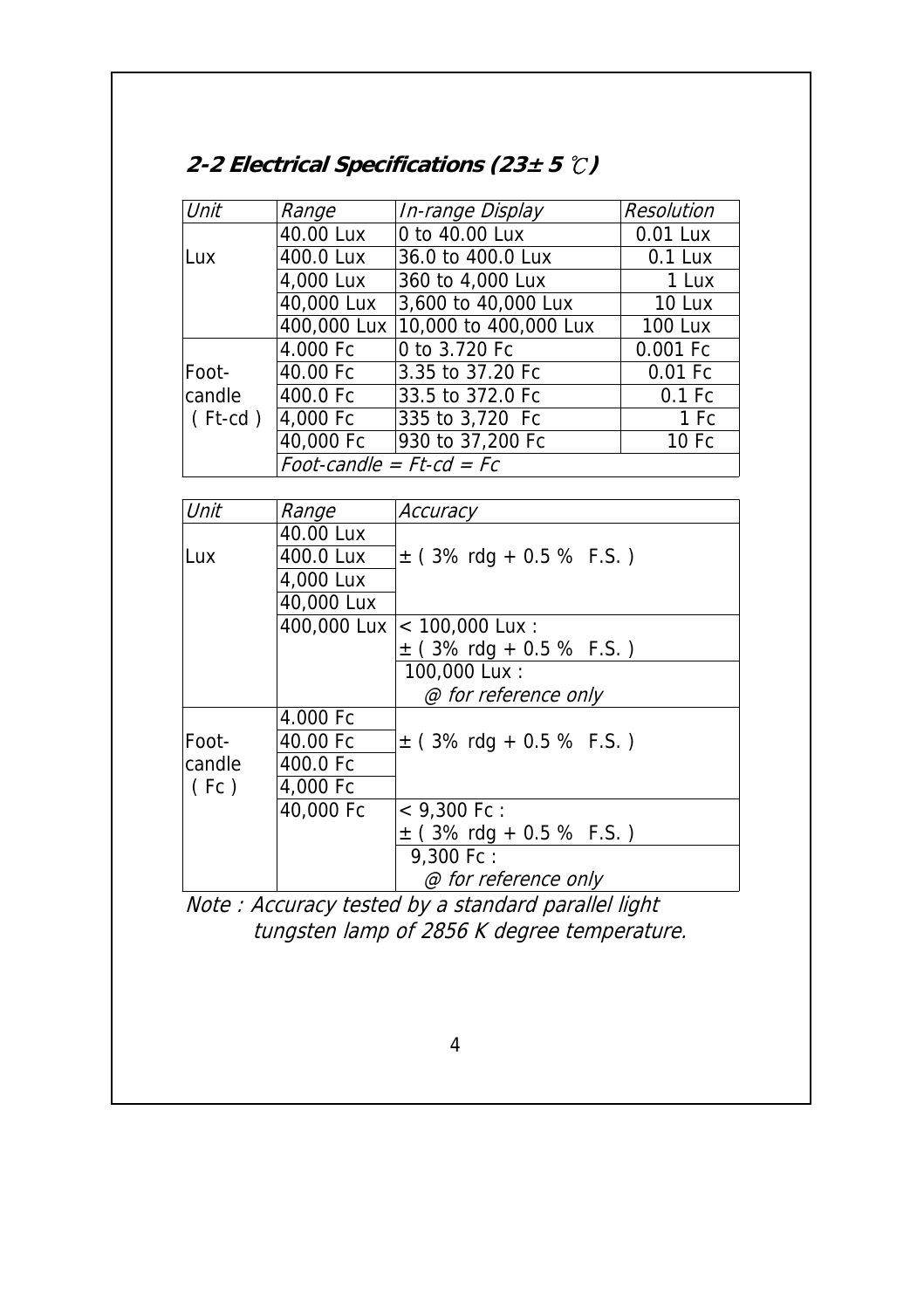**2-3 Spectrum for Light Sensor**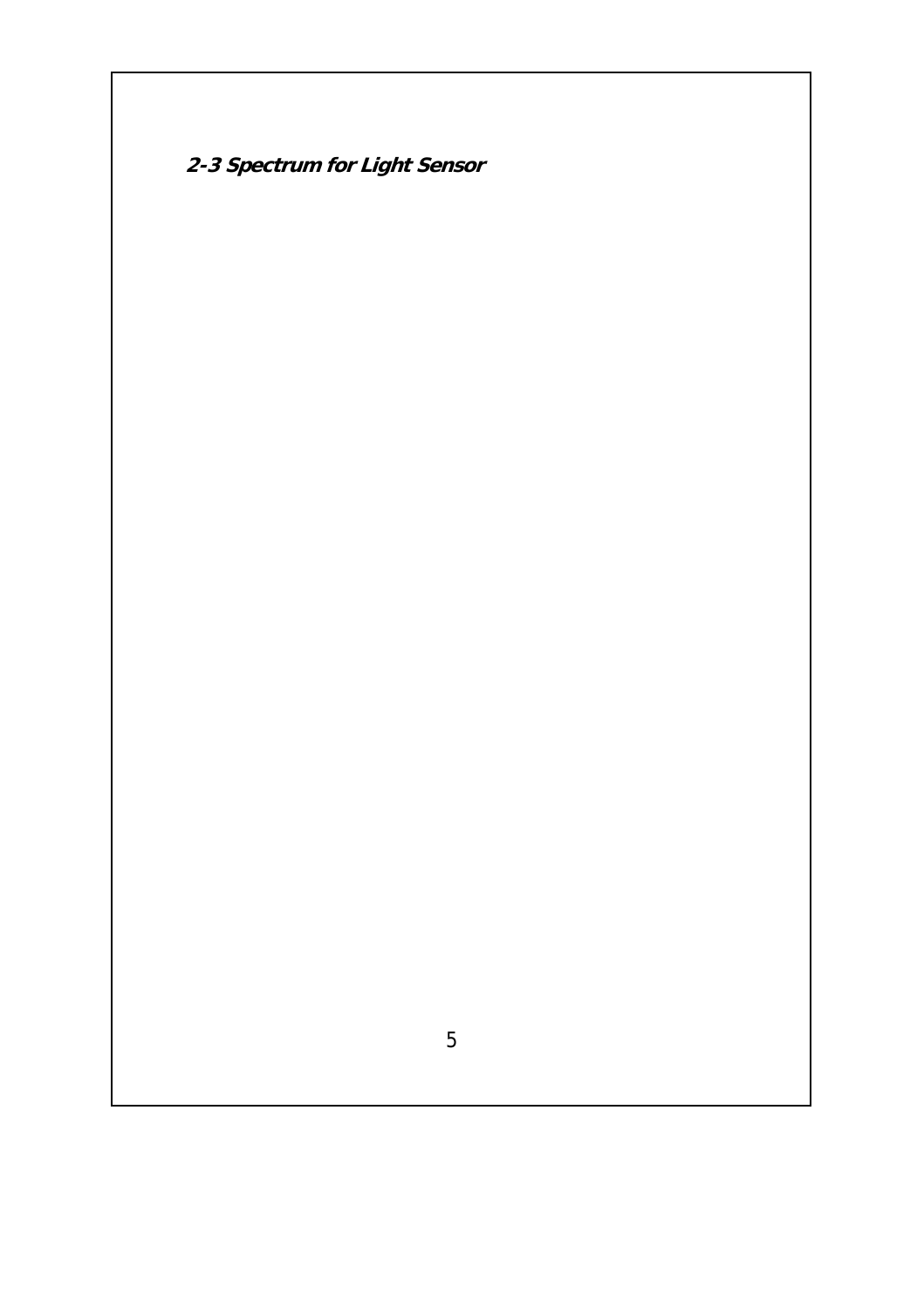### **3. FRONT PANEL DESCRIPTION**

- 3-2 Power Button 3-9 Stand 3-4 REC ( Max/Min ) Button 3-11 RS-232 Output 3-5 Lux/Fc ( Ft-cd ) Button 3-12 Light Sensor 3-6 Range Button 3-13 Sensor Cover 3-7 Zero Button 3-14 Light Sensor Plug
- 3-1 Display 3-8 Light Sensor Input Socket
	-
- 3-3 Hold Button 3-10 Battery Compartment/Cover
	-
	-
	-
	-
	- 3-15 LCD display contrast adjust VR.
	- 6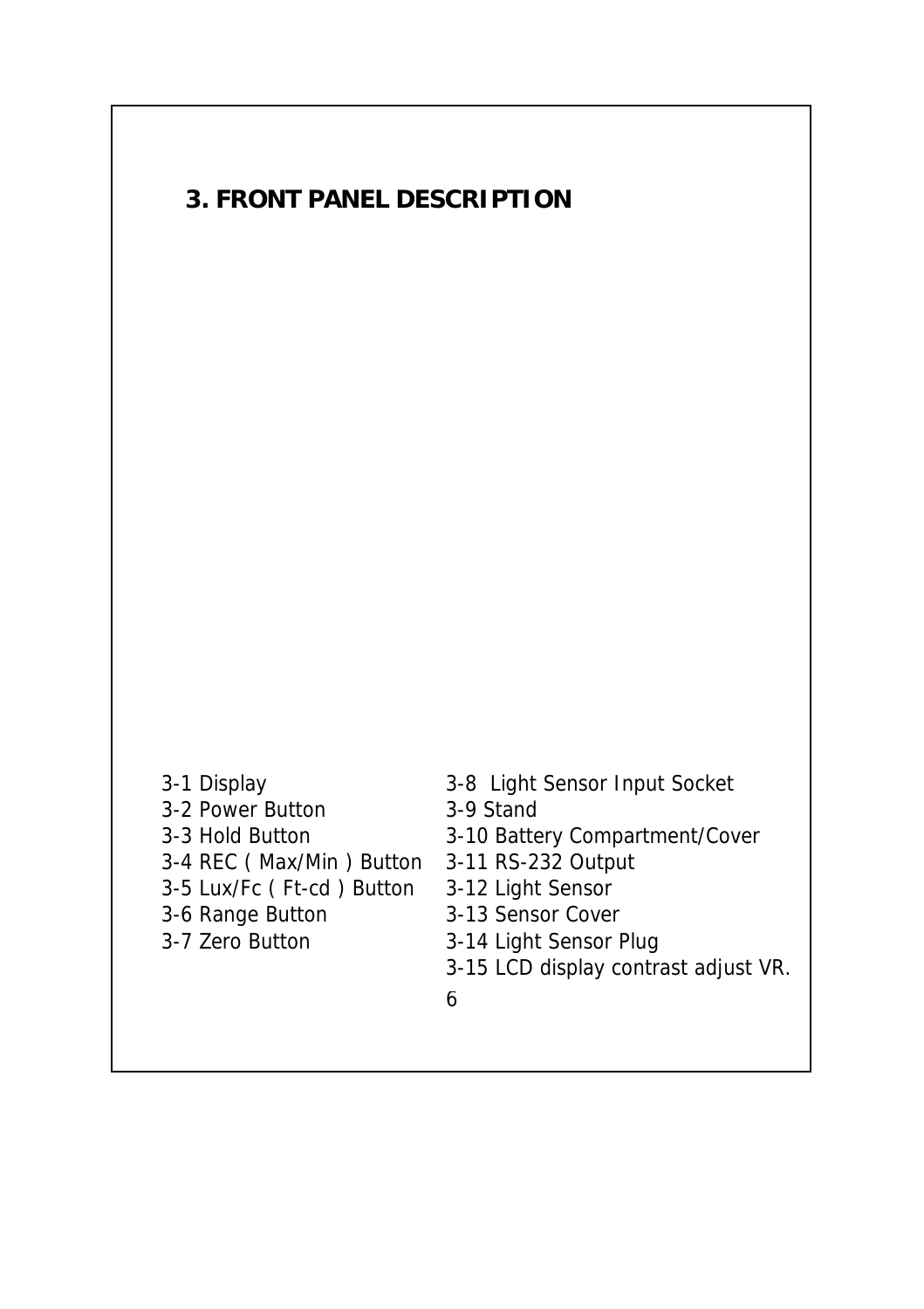#### **4. MEASURING PROCEDURE**

- 1) Push the " Power Button " ( 3-2, Fig. 1 ) to switch the instrument on.
- 2) Select the desired measuring unit by pressing the " Lux/Fc Button " ( 3-5, Fig. 1 ). The display will indicate the selected unit of " Lux " or " Ft-cd ".
- 3) Select the max. range by using the " Range Button " ( 3-6, Fig. 1 ).
	- a. If the main display shows " - - ", it indicates overload condition, select the next higher range.
	- b. If the main display shows " $\frac{1}{2}$   $\frac{1}{2}$  ", it indicates out-of-range, select the next lower range.
	- c. As intend to get more accuracy reading, try to select the range that it have the high resolution

4) Position the " Light Sensor " ( 3-12, Fig. 1 ) directly under the light source.

- 5) **Zero adjustment** 
	- a. Cover the " Light Sensor " ( 3-12, Fig, 1 ) using the " Sensor Cover " ( 3-14, Fig. 1 ).
	- b. Set to 40.00 Lux range.
	- c. Pushing the " Zero Button " ( 3-7, Fig. 1 ), LCD will reach to zero values.
	- d. Upon completion, remove the sensor cover.

Note :

For precision measurement, only the 40.00 Lux range need to make Zero Adjustment.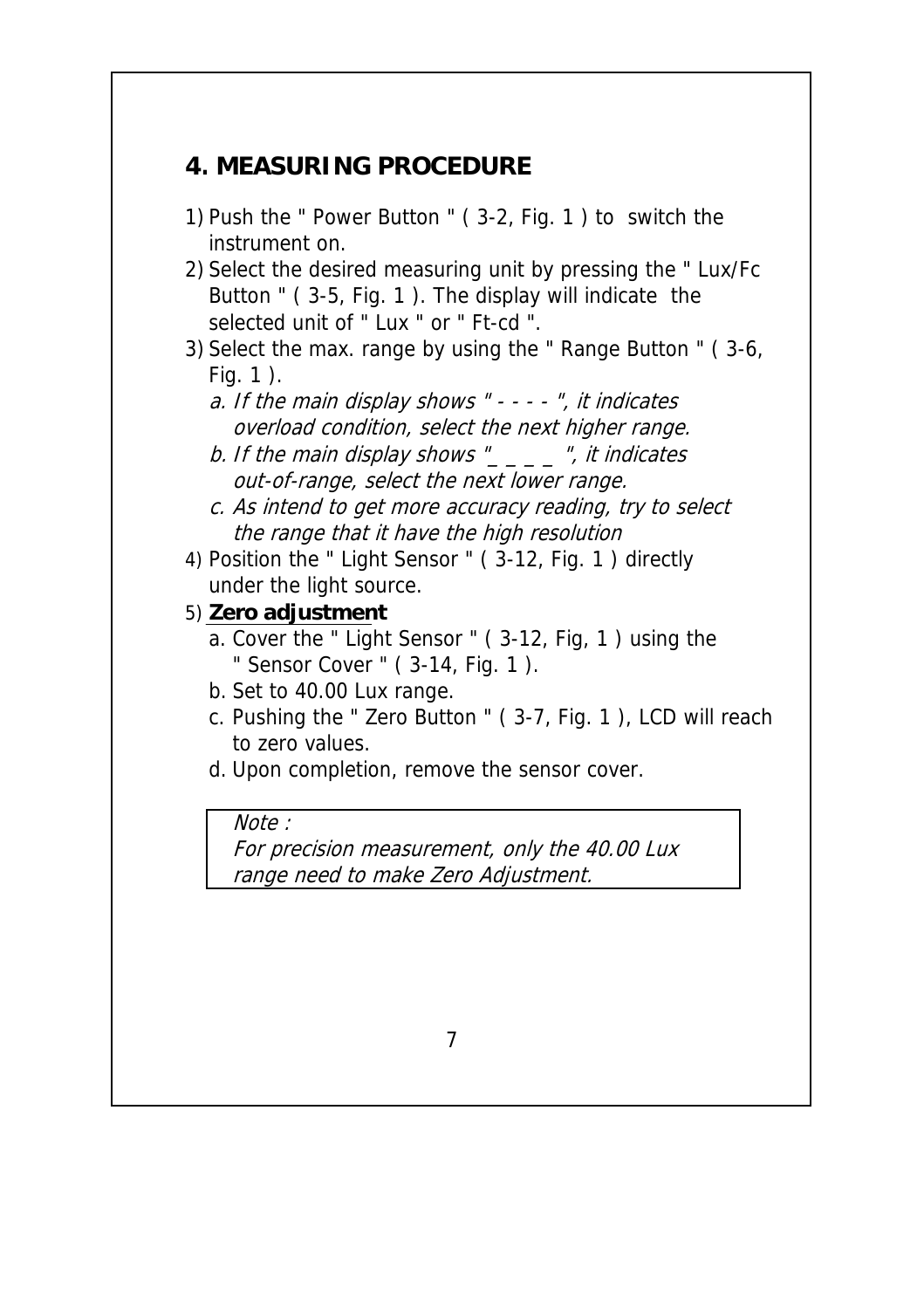#### 6) **Data Hold**

- a. During the measurement, pushing the " Hold Button " ( 3-3, Fig. 1 ) will hold the measured value & the LCD will indicate " HOLD " symbol.
- b. Push the " Hold Button " again to release the data hold function.

#### **7)**Peak Hold

- a. During the measurement, pushing the " Hold Button " ( 3-3, Fig. 1 ) at least 2 to 3 seconds continuously, the meter will execute the Peak Hold function and at the same time LCD display will show the " Peak HOLD " indicator.
- b. During execute the Peak Hold function, pushing the " Hold Button " ( 3-3 , Fig. 1 ) once a while will clear the Peak Value from the display and enter the new Peak Value again.
- c. When execute the Peak Hold function, pushing the " Hold Button " ( 3-3 , Fig. 1 ) at least 2 seconds continuously will cancel the Peak Hold function, the the " Peak HOLD " indicator will be disappeared.

#### 8) **Data Record ( Max., Min. reading )**

a. The data record function records the maximum and minimum readings. Press the " REC. Button " ( 3-4, Fig. 1 ) to start the Data Record function and there will be a " REC " symbol on the display.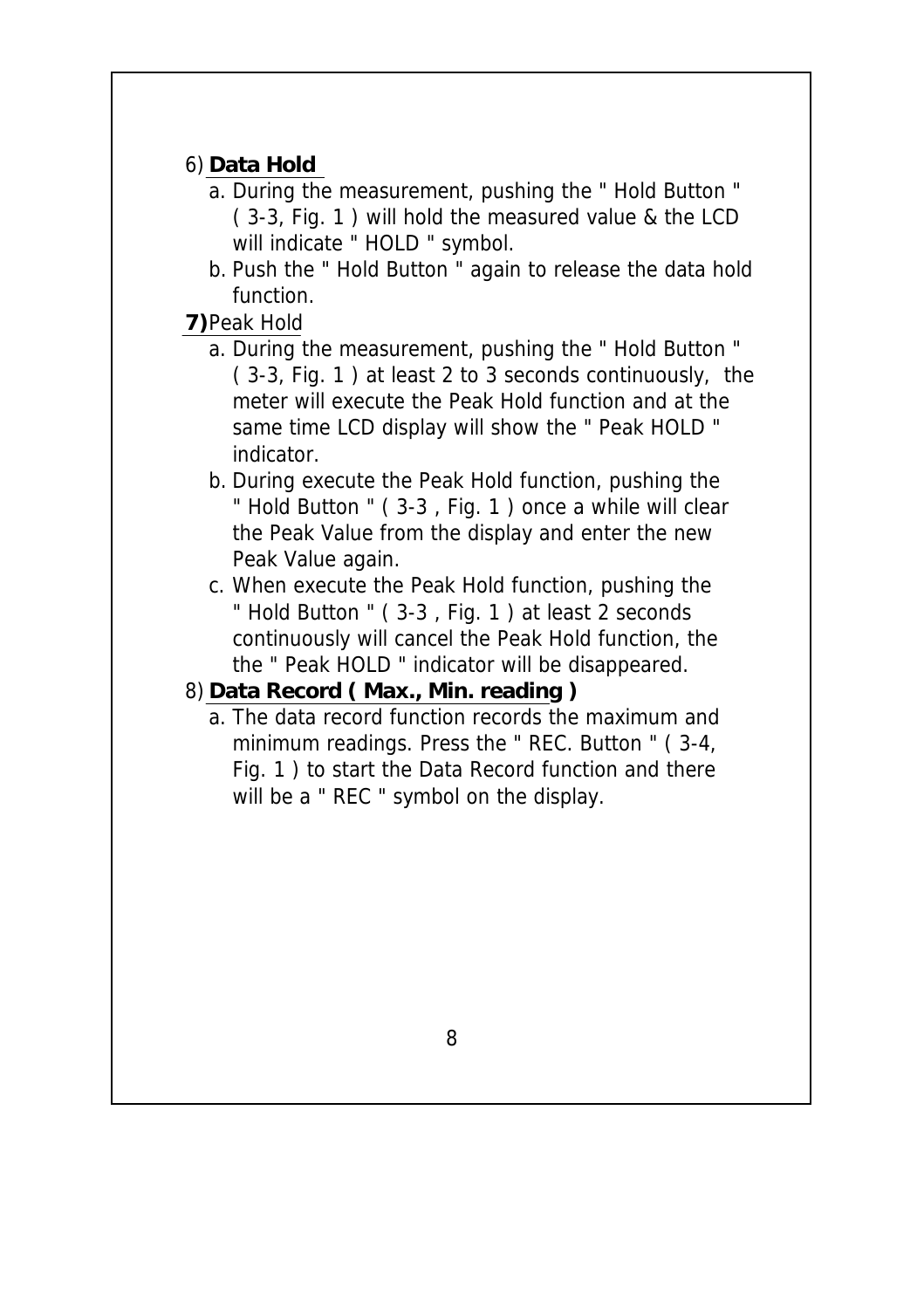b. With the " REC " symbol on the display :

 \* Press the " REC Button " ( 3-4, Fig. 1 ) once, the " REC Max " symbol along with the maximum value will appear on the display.

Note : If intend to delete the maximum value, just press the " Hold Button " ( 3-3, Fig. 1 ) for a while, and then the display will show the " REC " symbol only & execute the memory function continuously.

 \* Press the " REC. Button " ( 3-4, Fig. 1 ) again, the " REC Min " symbol along with the minimum value will appear on the display.

Note :

If intend to delete the minimum value, just press the " Hold Button " ( 3-3, Fig. 1 ) for a while, and then the display will show the " REC " symbol only & execute the memory function continuously.

c. To exit the memory record function, just press the " REC " button for 2 seconds at least. The display will revert to the current reading.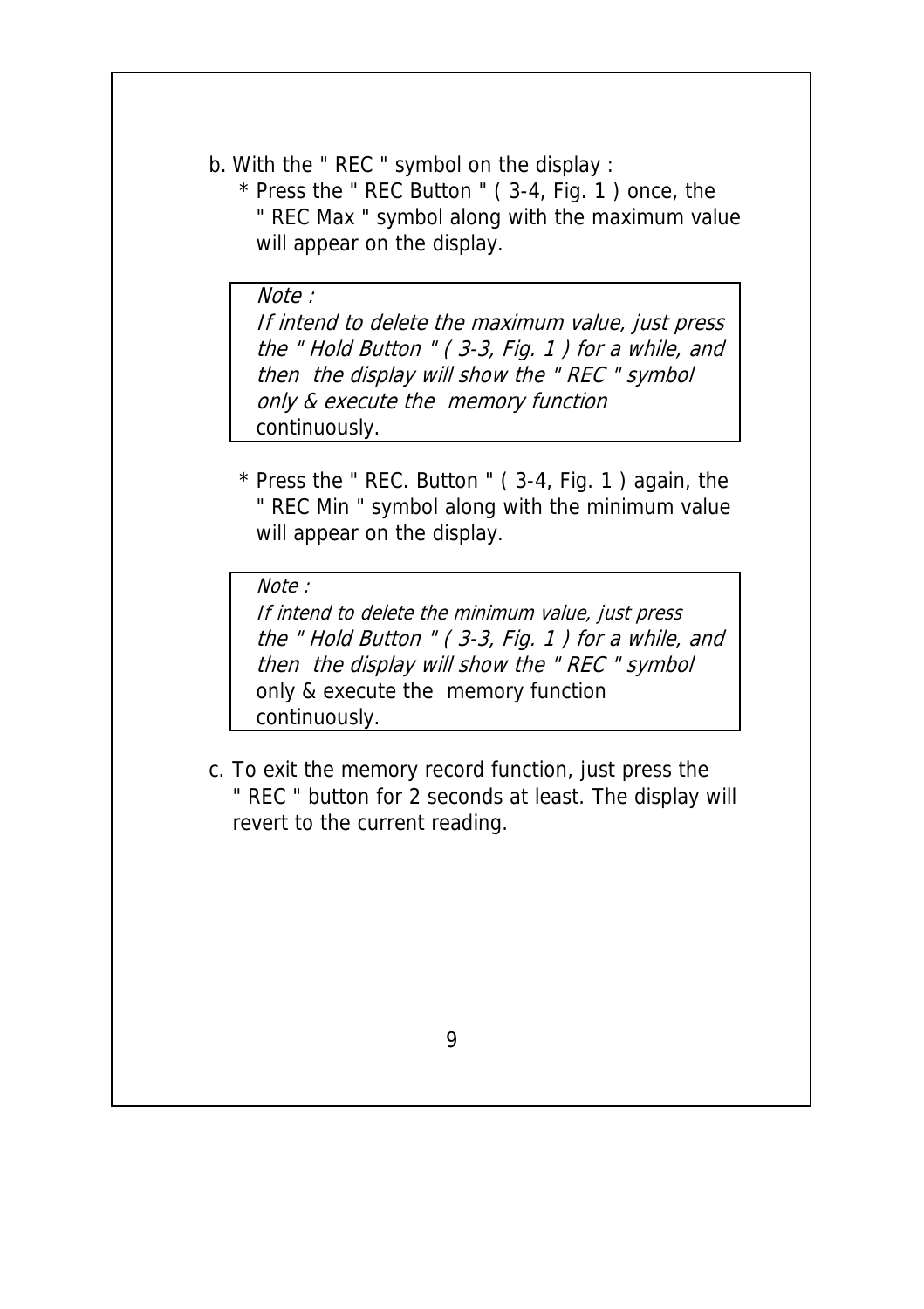### **5. AUTO POWER OFF DISABLE**

The instrument has " Auto Power Off " function in order to prolong battery life. The meter will shut off automatically if none of the buttons are pressed in approx. 10 min.

To disable this function, Select the memory record function during the measurement by pressing the " REC. Button " 3-4, Fig. 1 ).

## **6. RS232 PC SERIAL INTERFACE**

The instrument has RS232 PC serial interface via a 3.5 mm terminal ( 3-11, Fig. 1 ).

The data output is a 16 digit stream which can be utilized for user's specific application.

A RS232 lead with the following connection will be required to link the instrument with the PC serial port.